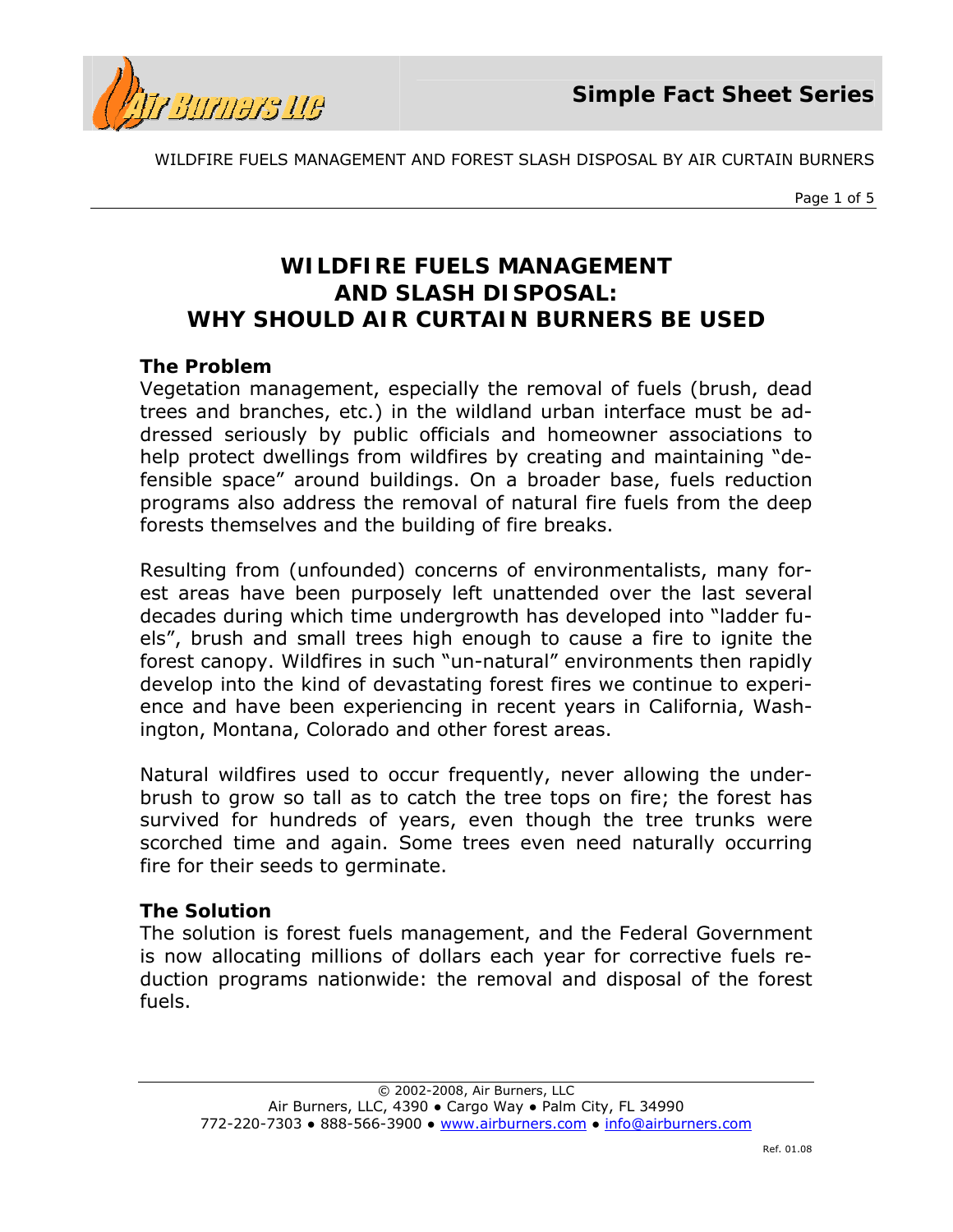



*Page 2 of 5*

Traditional "prescribed fires" are the closest method to natural wildfires, and many foresters tend to favor this cost effective technique where safe and practical. As they have been, however, the cause for major devastating fires that have run out of control, such as the Cerro Grande Wildfire at Los Alamos in New Mexico a few years ago, more focus is placed on mechanized fuels reduction, primarily in the urban wildland intermix and other sensitive forest areas. The slash is first collected and then disposed.

Air Burners, LLC equipment is playing an ever increasing role as the preferred method for the disposal of the collected and accumulated slash and other wood waste from the fuels reduction efforts described above and related wood waste collection activities.

In the past, such slash was hauled away to landfills or chipped and scattered on the forest floor at quite considerable expense, not to mention the possible long-term detrimental environmental impact on the forest floor flora and fauna of that approach, if used excessively.

Landfills are scarce and very expensive and should be limited to waste streams for which there are no simple alternate disposal options.

Forest scientists have determined that there is a limit to the amount of wood chips a forest floor can safely absorb, before the ecosystem is adversely affected by "bio-concentration". Unlike natural pine straw, man-made mulch does not allow sufficient aeration of the forest floor. This can cause problems, for example, with the trunks and root systems of trees and the forest floor's ecosystem in general, upsetting overall forest health. Forest services therefore limit the amount of chips that can be deposited as a forest ground cover, and in many critical areas, that limit has been reached, thereby excluding chipping as a fuels disposal option in that section of the forest. Chips that reach a level higher than 3-4 inches tend to go septic at the bottom, resulting in the disturbance of the ecosystem below it, which can have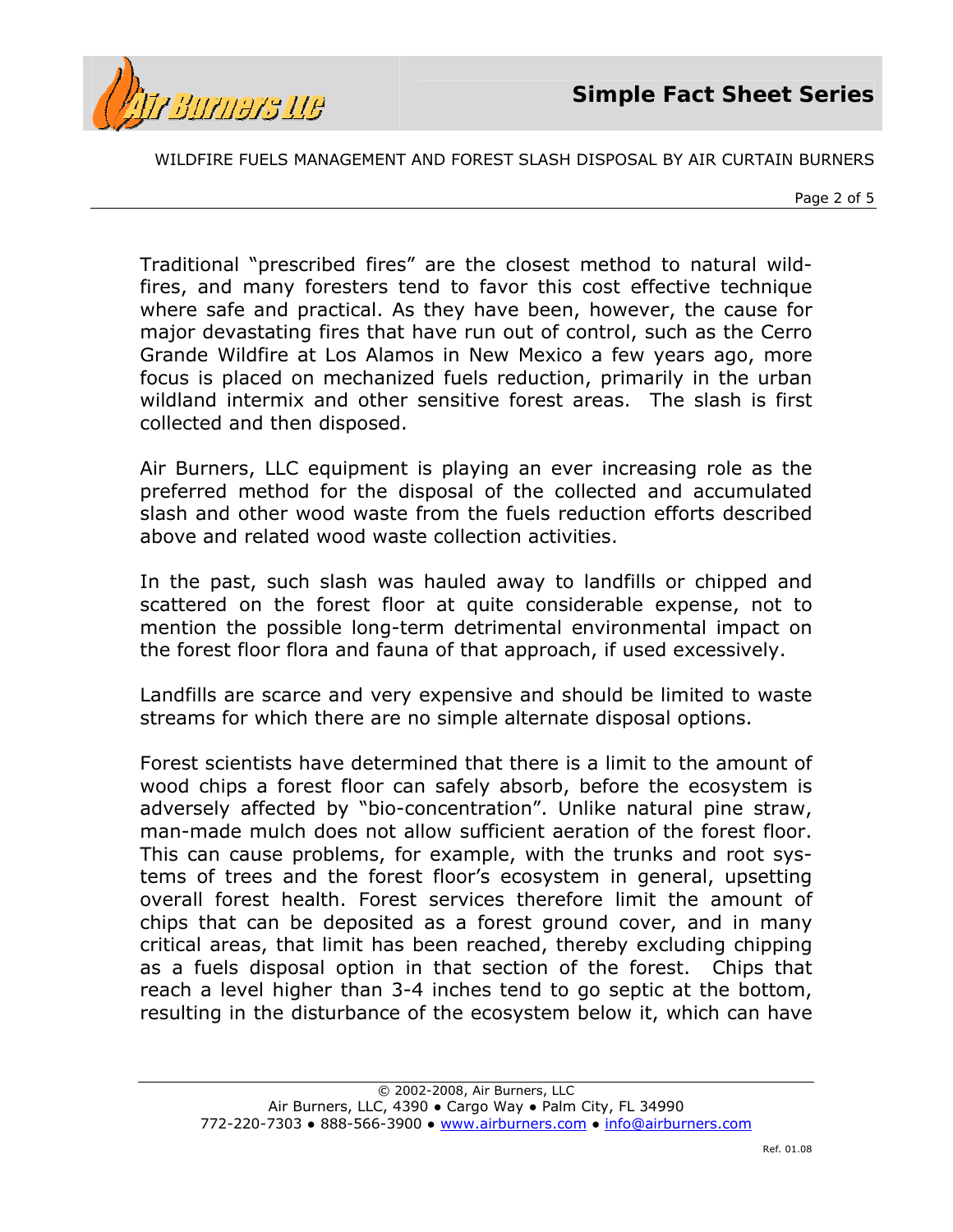



*Page 3 of 5*

far reaching consequences for animal life in and on the ground and the general vegetation that constitutes the forest, trees and all else.

If fire breaks are built and the vegetation that needs be removed is mulched or "masticated", it must be observed that the mulch layer will conduct fire for quite some time until decomposed, and this method should never be employed close to fire season or where the fire danger is high.

Using forest slash as biomass fuel in co-generation plants that produce electricity is a noble approach and is certainly desirable, but almost always impractical and not cost effective in the overall scope of things. The required multiple grinding of the waste wood to exacting specifications to be accepted by the co-gen plants and the attendant transportation needs are very expensive, and unless offset by subsidies and tax credits, make the commercial viability doubtful in most cases.

Often not entered into the equation is the fact that once ground, the biomass (chips) can only be stored a limited time in the open until they naturally go sour or "septic" from internal decomposition. Because the chip piles or usually higher than a few feet, the added danger of spontaneous combustion from the oxygen starved decomposing chips toward the bottom of the pile where the weight pressure is greatest add to the biomass facility manager's concerns. These mulch piles or then typically hauled to a landfill at substantial cost, negating much of the "green" accomplishments of the enterprise.

Giving away chips as mulch and useful wood as firewood to the public for private use is equally praiseworthy, but has proven to be no solution on a larger scale. In most cases, the wood waste chipped at municipal landfills is of inferior quality and frequently pest-ridden and intermixed with tainted wood and other rubbish from curb-side pickup operations, and the resultant mulch is not very desirable to home owners, if not even unsafe. The accumulated mulch pile is usually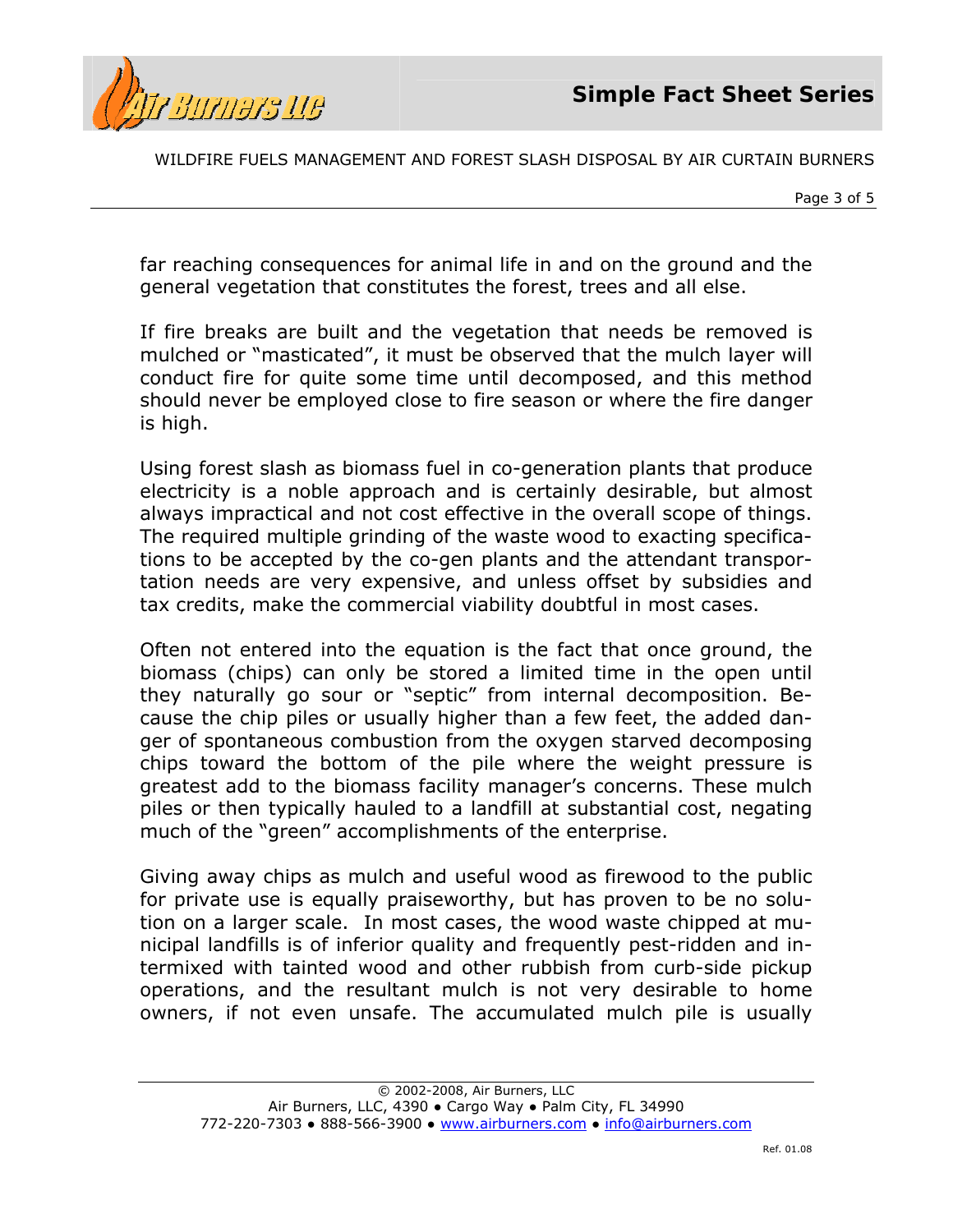



*Page 4 of 5*

transferred into the landfill, before is goes septic or starts a mulch fire and the associated cost ignored by the landfill operator.

Burning the wood slash and debris (of course, before chipping or grinding!) is almost always the only plausible and affordable way out. Traditional pile burning ("open Burning") of the collected wood waste not only causes public health concerns from smoke and other emissions, but in many parts of the country it is severely limited, if not prohibited. The general public's perception of this method has recently sunken to the level of unacceptability.

This is where Air Burners, LLC air curtain burner machines come into play and this is where they shine. They combine the most cost efficient and practical disposal technique of naturally burning the wood debris with acceptable air quality performance (which is regulated by the EPA and local governments), fast throughput and a high degree of "fire safety" coupled with safe and simple equipment operation. Furthermore, their use in the forest environment helps protect the ecosystem by obviating excessive truck traffic related to slash hauling and does away with the operation of expensive chippers and grinders altogether. Volume reduction is close to 99%, and the resultant ashes are safe and can be applied to the land in the forest or be beneficially re-used as a soil amendment.

Air Burners, LLC systems are being or have been used specifically for forest fire mitigation projects focusing on forest fuels reduction and post-wildfire rehabilitation work in many States, such as California, Florida, Colorado, Montana, Idaho, Oregon, Arizona, New Mexico, Alaska, West Virginia, Minnesota, Utah, Texas and also in Canada, the United Kingdom and South Africa. Several Air Burners systems were actually funded entirely by USDA Western States Wildland-Urban Interface Grants and others were funded by the Bureau of Indian Affairs and the Department of Homeland Security.